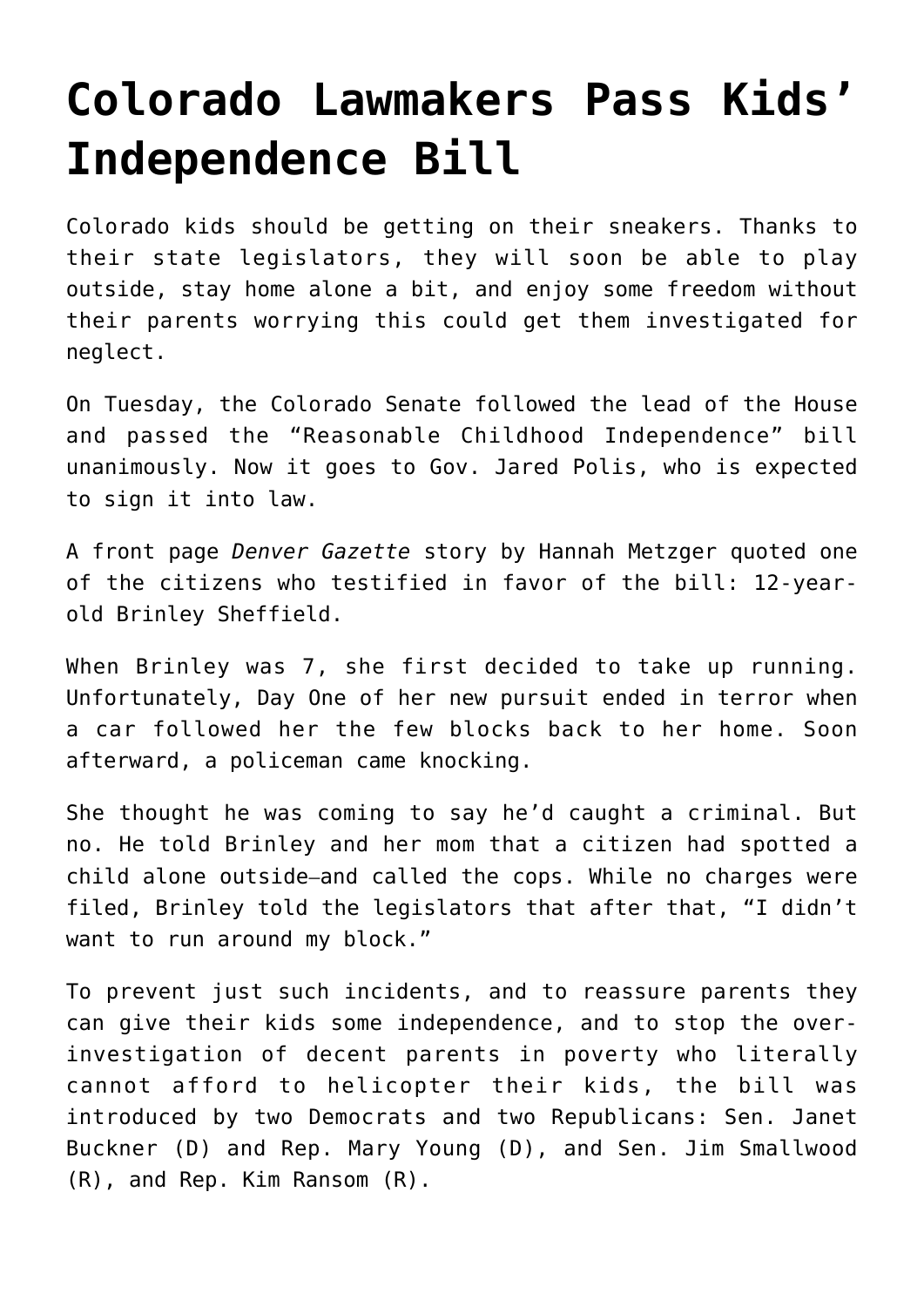The *Gazette* quoted Young saying, "When youth are given independence they grow, learn and thrive and we're pleased to pass legislation that empowers their right to independence."

This bill had been introduced in 2020 and sailed through the Colorado House. It was expected to do the same in the Senate when COVID-19 closed the legislature. Back then, it had just two sponsors.

This year, in the House itself, 27 representatives asked to sign on as co-sponsors.

Yes, 27.

While similar bills passed in Utah, Texas, and Oklahoma, Colorado is the first "blue" state to pass what was originally dubbed the "Free-Range Parenting" law. Let Grow, the nonprofit promoting childhood independence that I helm, has been building stakeholder coalitions and popular support for these measures for four years. Currently Illinois, Nebraska, and South Carolina are considering such bills. (If you'd like to get involved, please visit Let Grow's website: [https://letgrow.org.](https://letgrow.org))

As the sponsors of the 2020 bill, Buckner and Ransom, wrote in *The Colorado Sun*:

Parents know their children best and there are children 8, 9, 10 that are perfectly capable of walking to school by themselves. But the parents load them up and drive them because they're afraid to be charged with neglect.

This "defensive parenting" hurts parents and stunts kids.

Sen. Buckner remembered how "proud and grown up" she felt when she ran her first errand—to get baking powder. But now, too many perfectly fine unsupervised kids are being reported to the authorities. About a third of all kids will be reported at some point in their childhoods, and that number soars to 53